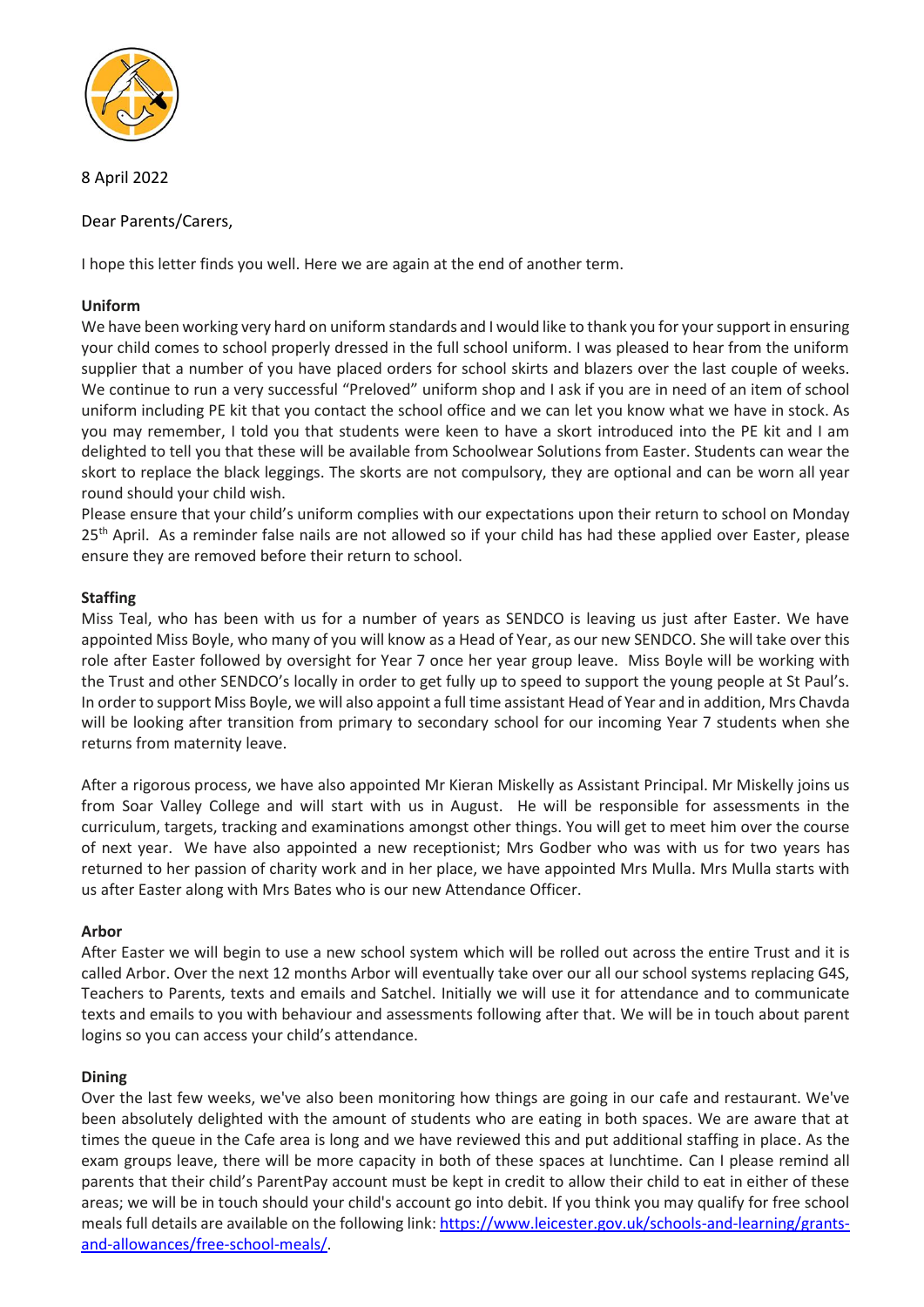## **Year 11 and 13**

Our Year 11 and 13 students are working incredibly hard with their teachers in order to prepare for the upcoming GCSE and A level examinations. Some courses continue to be taught, but in the main, students are now revising. Year 11 and 13 students and parents will be fully aware that traditional study leave no longer exists and students will return to us for a full program of revision for two full weeks after the May half term. Once most exams are completed, students will just come in for the remaining papers. For GCSE students that will be from Monday 20<sup>th</sup> June. A Level students will come in until they have sat their last A Level paper. Year 11 Dance, Drama and Art students completed their practical assessments over the last 2 weeks. My thanks go to Miss Rodwell, Miss Stevenson, Mr Hayes, Miss Gillespie Mendes, Mr Hillier and Mrs Knapp for their preparation and we hope that all students have done well. Both Mr Cockcroft and Miss Boyle have been organizing Thanksgiving masses and Proms for both year groups, and we would ask, please, if students have not bought and reserved their tickets for their respective Prom that they do so by Friday  $8^{th}$  April. We will need to confirm numbers with both venues imminently. Should we not get the minimum required numbers, we may have to cancel.

## **Trips**

It was lovely to see Years 7 and 8 go off to the Briars in recent weeks. Both year groups had a fantastic time! My thanks to Deacon Seamus and the staff for being there with our students.

We also had huge success with the DofE. Miss Pinel has recruited approximately 84 into DofE this year and the headed off in the snow last week for their Bronze expedition. The photos look great and I am told they had a fantastic time - thank goodness the weather improved! My thanks to the students and staff who are involved in DofE this year and to all you as parents for supporting them.

## **Covid**

The latest guidance is that we no longer will be distributing test kits to staff or students since neither are obliged to test any more. The guidance says:

*"Children and young people who are unwell and have a high temperature should stay at home and avoid contact with other people, where they can. They can go back to school, college or childcare when they no longer have a high temperature, and they are well enough to attend. Adults with a positive Covid-19 test result should try to stay at home and avoid contact with other people for five days. For children and young people aged 18 and under, the advice is three days".* 

## **Transport**

After the Easter holidays our school bus transport provider will be changing. The provider for the SP1, SP2 and SP3 will now be Teulu Travel and the SP4 service will be run by Phoenix Coaches.

All buses will be plain white and the route clearly marked. There will be no other changes to the bus service; the routes and current times remain unchanged for the remainder of the school year.





## **Fasting Day**

On Friday 8<sup>th</sup> April, we invited anyone who wanted to participate to join us in our fasting fellowship. As a school community, we are committed to recognising and celebrating our diversity. So, during Lent and Ramadan, we hosted a sponsored fast and social get together. The donations from our sponsored fast will be split between CAFOD and Islamic Relief.